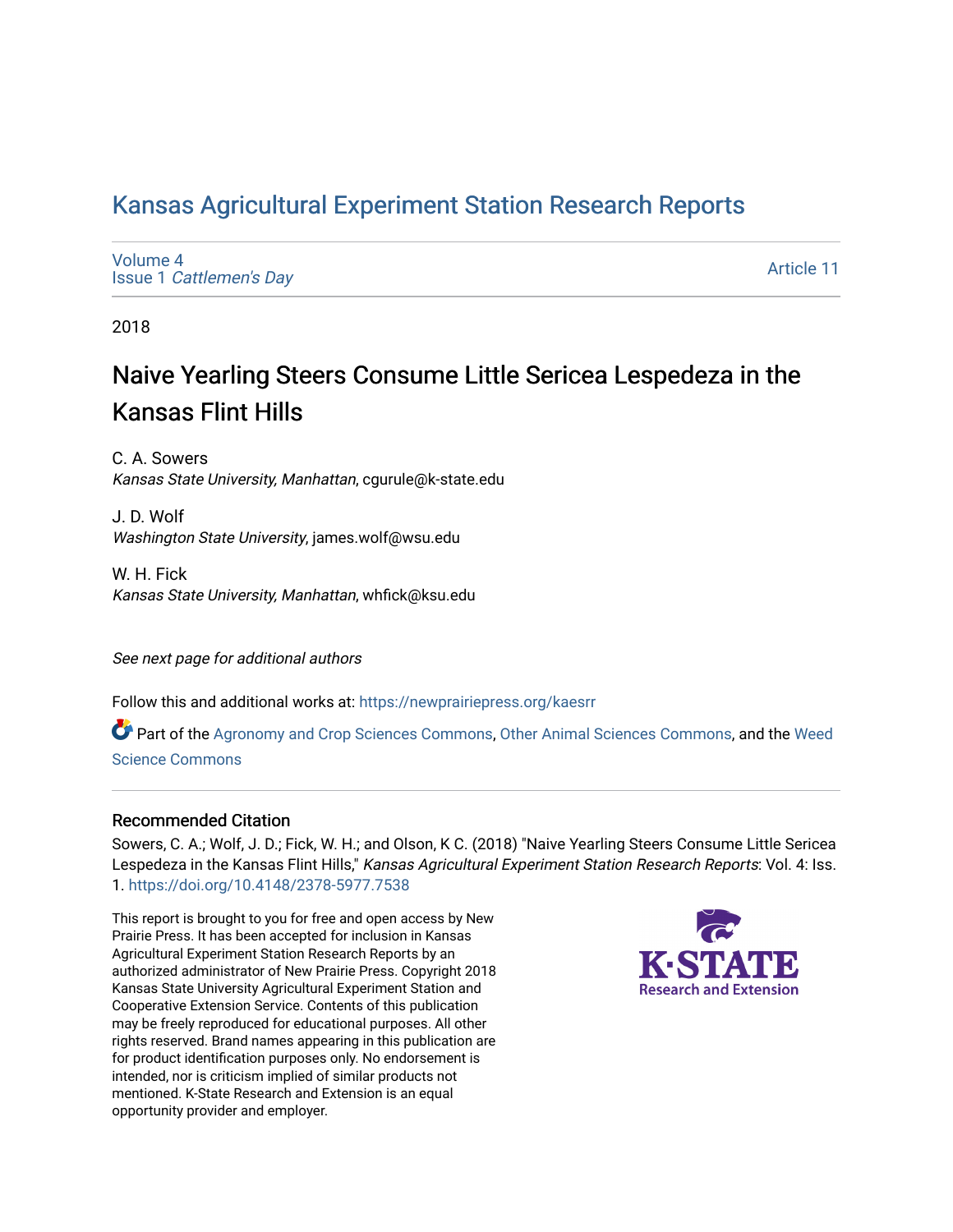# Naive Yearling Steers Consume Little Sericea Lespedeza in the Kansas Flint Hills

### **Abstract**

Objective: The objective of this study was to characterize diets selected by steers grazing sericea lespedeza (Lespedeza cuneata)-infested native tallgrass pastures.

Study Description: The experiment was conducted on eight native tallgrass pastures located in Woodson County, KS, at the Kansas State University Bessner Range Research Unit during the 2015 and 2016 growing season. Pastures were burned annually in April and stocked with yearling steers (n = 281/year; initial body weight = 582 ± 75 lb) at a relatively high stocking rate (2.7 acres/steer) from April 15 to July 15. Basal frequency of sericea lespedeza was  $2.9 \pm 2.43\%$  during the period of our experiment.

Four 328-ft transects were laid out in a north-south gradient in each pasture. Following a 2-week adaptation period, fecal samples were collected bi-weekly from fresh fecal pats along each transect from May 1 to July 15, annually. Fecal samples were prepared and viewed under a compound microscope to identify and count plant fragment species. These data were used to determine the frequency of which plant species appeared in steer diets.

The Bottom Line: In this experiment, grasses comprised not less than 88.4% of steer diets, whereas forbs comprised not more than 11.6% of steer diets. Sericea lespedeza comprised only a minor proportion of grazing steer diets. This finding highlights the difficulty in achieving control over sericea lespedeza using grazing by yearling cattle alone.

# Keywords

botanical composition, sericea lespedeza, yearlings

# Creative Commons License



This work is licensed under a [Creative Commons Attribution 4.0 License](https://creativecommons.org/licenses/by/4.0/).

### Authors

C. A. Sowers, J. D. Wolf, W. H. Fick, and K C. Olson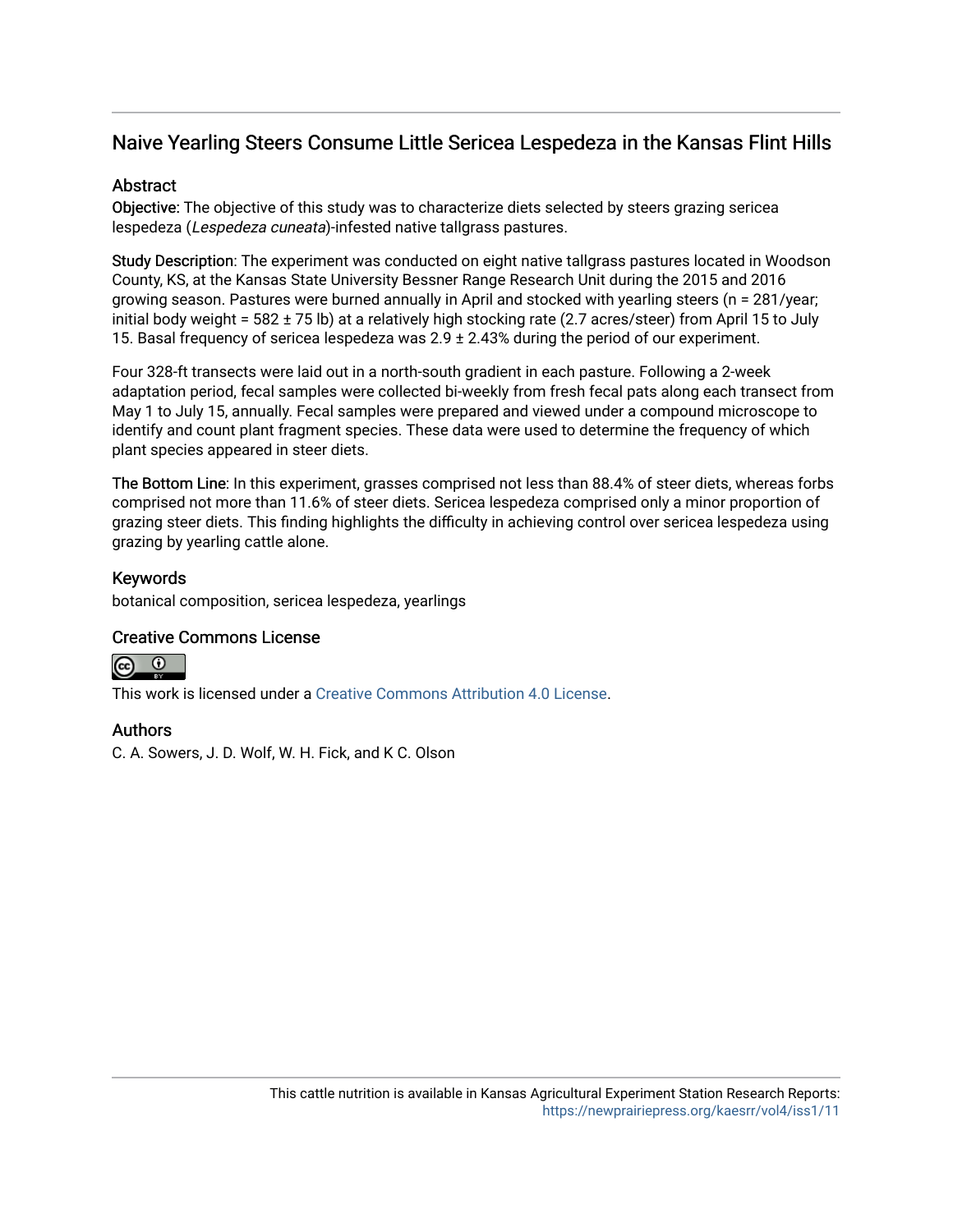

CATTLEMEN'S Day 2018



# Naive Yearling Steers Consume Little Sericea Lespedeza in the Kansas Flint Hills

*C.A. Sowers, J.D. Wolf, W.H. Fick, and KC Olson*

# **Introduction**

Intensive-early grazing of yearling beef steers or heifers in Kansas allows beef producers to maximize growth and production per acre during the period of the year associated with elevated forage quality in the Flint Hills. The noxious weed sericea lespedeza (*Lespedeza cuneata*) threatens this long-used and successful production practice. Cattle are highly sensitive to condensed tannins in sericea lespedeza. Experienced beef cattle show strong aversions to grazing sericea lespedeza. It is unknown to what degree that naive yearling cattle may select sericea lespedeza during normal grazing activities.

Microhistological analysis of feces has been used to estimate botanical composition of the diets of domesticated and wild herbivores. Plant fragments in feces are evaluated under a microscope to identify and count individual plant species. Our objective was to use microhistological analysis of feces to characterize the diets of yearling steers managed under an intensive-early stocking regime on native tallgrass pastures with significant infestations of sericea lespedeza.

# Experimental Procedures

The experiment was conducted on eight native tallgrass pastures located in Woodson County, KS, at the Kansas State University Bessner Range Research Unit during the 2015 and 2016 growing seasons. Pastures were burned annually in April and stocked with yearling steers (n = 281/year; initial body weight = 582  $\pm$  75 lb) at a relatively high stocking rate (2.7 acres/steer) from April 15 to July 15. Steers were sourced from various commercial cattle growers in southeastern Kansas and assigned randomly to pastures. Basal frequency of sericea lespedeza was  $2.9 \pm 2.43\%$  during the period of our experiment.

Four 328-ft transects were laid out in a north-south gradient in each pasture. Following a 2-week adaptation period, fecal samples were collected bi-weekly from fresh fecal pats along each transect from May 1 to July 15 annually. Care was taken to avoid contaminating fecal material with soil or vegetation and samples were frozen at -4°F pending processing and analysis.

Seventeen plant species native to the study site were collected for use as comparison standards for microhistological analyses. These plant species consisted of eight grass or grass-like plants (big bluestem (*Andropogon gerardii*), little bluestem (*Schizachy-*

Kansas State University Agricultural Experiment Station and Cooperative Extension Service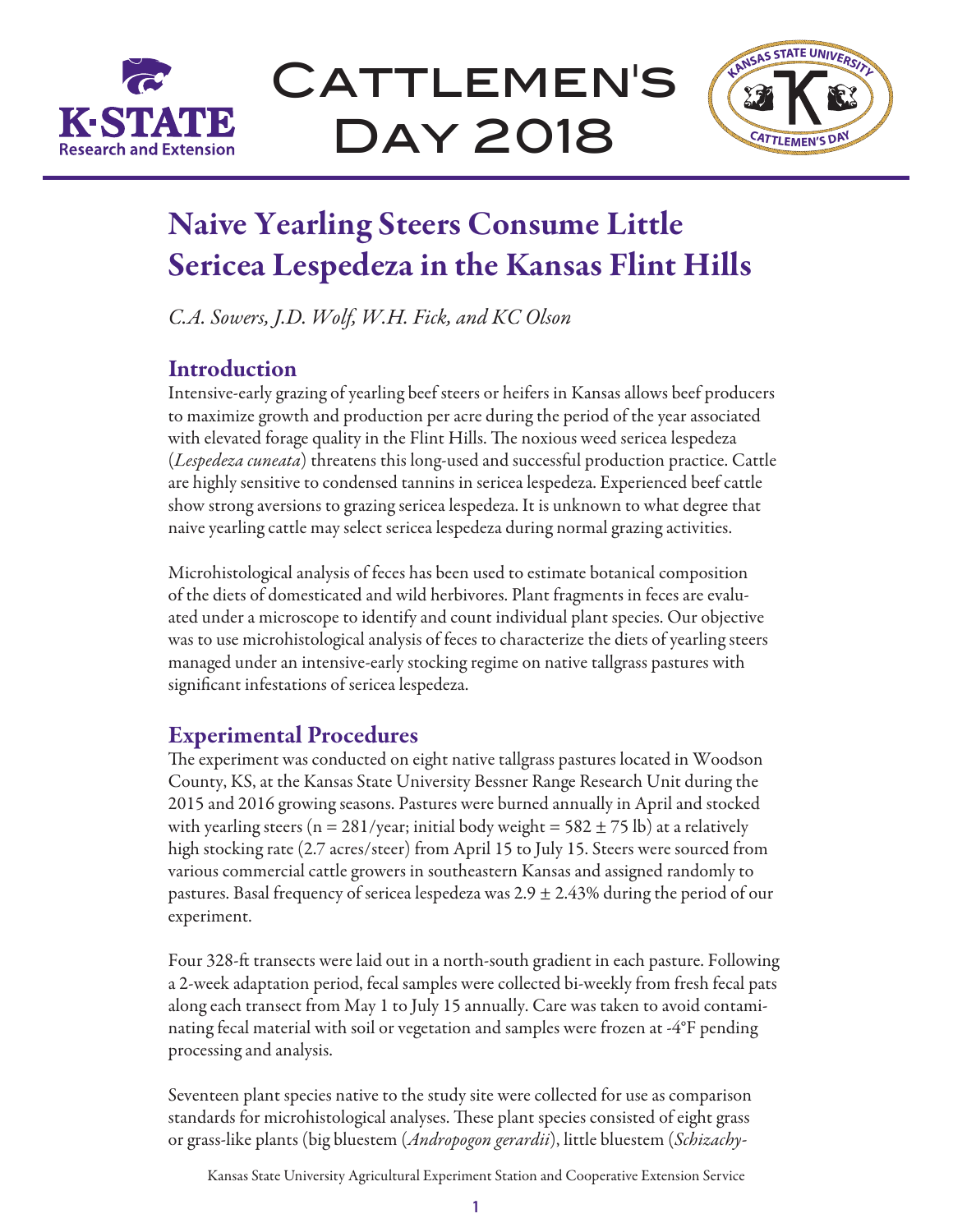#### CATTLEMEN'S DAY 2018

*rium scoparium*), switchgrass (*Panicum virgatum*), indiangrass (*Sorghastrum nutans*), blue grama (*Bouteloua gracilis*), sideoats grama (*Bouteloua curtipendula*), buffalograss (*Buchloe dactyloides*), and sedges (*Carex* spp.)). Additionally, this included nine forb or forb-like plants (purple prairie clover (Dalea purpurea), leadplant (*Amorpha canescens*), dotted gayfeather (*Liatris punctata*), heath aster (*Symphyotrichum ericoides*), sericea lespedeza, Baldwin's ironweed (*Vernonia baldwinii*), western ragweed (*Ambrosia psilostachya*), annual broomweed (*Gutierrezia dracunculoides*), and common ragweed (*Ambrosia artemisiifolia*)). Each standard sample was derived by hand clipping 10 to 20 individual plants from a homogeneous stand of each plant type. Fruiting culms were discarded whereas leaves, flowers, and vegetative stems were dried in a forced-air oven at 131°F for 96 hours. Dried samples were ground to a fine particle size using a cyclonestyle sample mill.

Fecal samples were dried in a forced-air oven at 131°F for 96 hours then finely ground. Following grinding, samples were composited by transect within sampling date and mixed for 120 minutes to achieve homogenization.

Individual subsamples (0.017 to 0.035 oz) of fecal composites and comparison standards were soaked in 50% ethanol solution overnight, then washed for 5 minutes with de-ionized water through a No. 200 US-standard sieve. Samples were then soaked in 0.05 M sodium hydroxide for 20 minutes and washed again with de-ionized water. A small amount of each sample or standard was placed on a microscope slide (5 slides/ fecal sample and 3 slides/standard sample) with a dissecting needle. One to 3 drops of Hertwig's solution was applied to each slide, and then slides were held over a propane flame until dry.

Slides were viewed under a compound microscope equipped with a digital camera (DC5-163, Thermo Fisher Scientific, Asheville, NC) at 100 × magnification. Twenty slide fields from each slide were randomly selected, photographed, and stored. Individual plant fragments on each sample-slide field of view were counted and identified by plant species. The total number of fragments of each plant species on a given slide were converted to frequency of occurrence using the following equation: (total of individual species  $\div$  total of all species)  $\times$  100. Plant fragments not similar to the 17 range plant standards were classified as either unknown forb or unknown grass.

# Results and Discussion

Selection of individual plant species by steer was not influenced ( $P \ge 0.09$ ) by pasture or by the interaction between pasture and time of collection (i.e., period); therefore, period sums of squares were partitioned using orthogonal polynomial contrasts (Table 1). The proportions of total grass and grass-like plants and total forbs and forb-like plants in the diets of grazing steers were not different  $(P=0.37)$  between sampling periods and were interpreted to indicate steer diets were strongly dominated by grasses (≥ 88.4% of diets). More than 99% of grass plants selected by steers were represented by the 8 grass reference standards, whereas more than 97% of forbs selected by steers were represented by the 9 forb reference standards.

Steer selection of big bluestem, common ragweed, western ragweed, sericea lespedeza, dotted gayfeather, annual broomweed, and heath aster were also not influenced

Kansas State University Agricultural Experiment Station and Cooperative Extension Service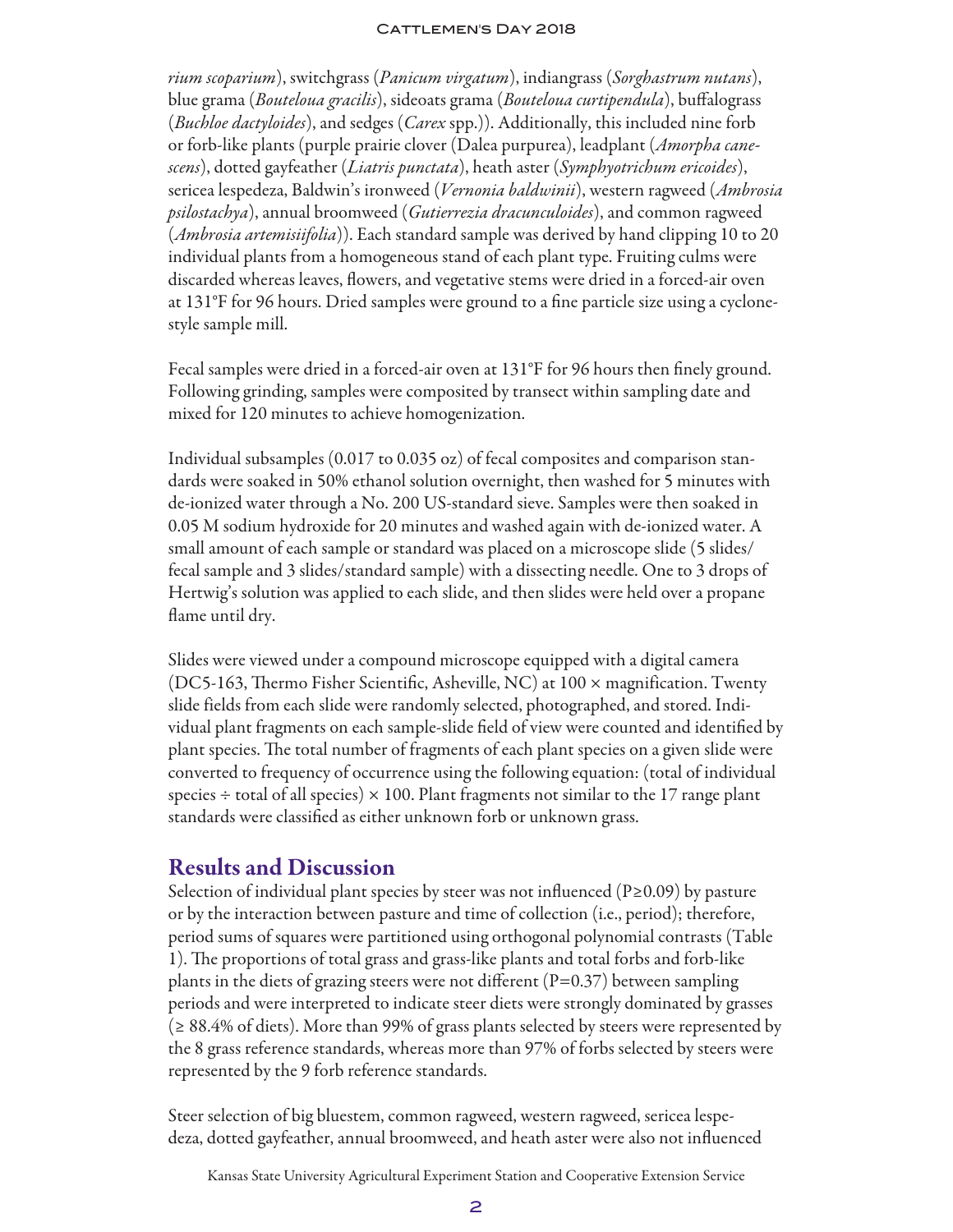#### CATTLEMEN'S DAY 2018

(P≥0.07) by sampling period. Conversely, steer selection of little bluestem decreased (P<0.01) linearly with advancing season, whereas selection of switchgrass, indiangrass, and Baldwin's ironweed increased (P≤0.04) linearly with advancing season. Proportion of all other reference plants in steer diets were influenced ( $P \le 0.05$ ) by sample collection period, likely affected by plant availability, plant growth cycle, or plant palatability. The dietary proportion of sericea lespedeza selected by freely-grazing yearling beef steers was small (trace amounts to 0.1% of the diet). Naive steers evidently learned to avoid sericea lespedeza early during the grazing period.

# **Implications**

In this experiment, grasses comprised not less than 88.4% of steer diets, whereas forbs comprised not more than 11.6% of steer diets. Selection of grasses by steers was somewhat greater than that reportedly selected by beef cows at the same time of year. Major grasses in steer diets were big and little bluestem, switchgrass, and indiangrass. Sericea lespedeza comprised only a minor proportion of grazing steer diets. In fact, sericea lespedeza consumption was less than the detection threshold of our analyses in 4 out of 5 sampling periods. This finding highlights the difficulty in achieving control over sericea lespedeza using yearling cattle grazing alone.